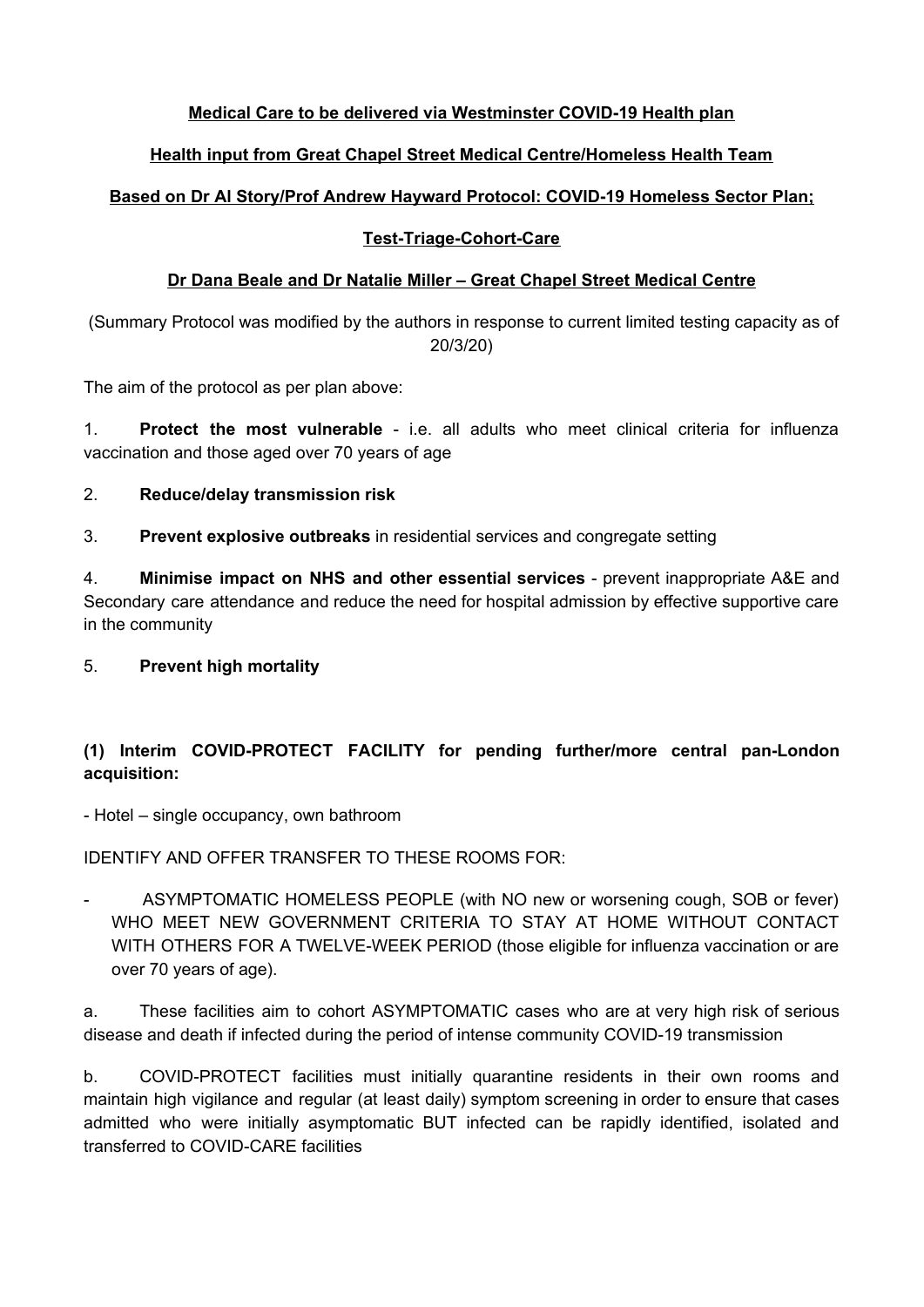c. Following a 14 day quarantine period residents are offered free movement and socialisation provided they remain within the facility.

## **Choosing initial COVID-PROTECT cohort:**

- Outreach/day centre/night shelter staff drawing up list of patients highlighted as vulnerable from an outreach/keyworker perspective
- Great Chapel Street Medical Centre and Dr Hickey Surgery and HHT to draw up a list of vulnerable patients as felt by medical teams
- Cross-referencing of the lists; those appearing across all lists immediate approval
- Thereafter, the final decision should be based on **medical risk** underlying medical conditions and multimorbidity and likelihood of complying with PHE guidance on isolation. This will be made by the healthcare team with consideration of information from keyworkers etc. GPs may request immediate access to/summary of medical records to facilitate this.
- Medical healthcare professionals to perform initial remote health screening before admission to ensure no signs of COVID-19 related illness and final decision made on placement.

### **Daily monitoring of the COVID-PROTECT cohort:**

- Mobile telephone should have been provided if none already in possession
- Daily telephone call from the health team to screen for symptoms / other health concerns using proforma. Escalation to GP or clinical nurse specialist if trigger positive on proforma..
- However need to be mindful of the risk to the COVID-PROTECT cohort of the visiting professional who may be asymptomatic but infective – hence remote 'check-in' first instance with onward trigger for visit
- Visiting healthcare professional wears PPE as provided by NHSE if symptoms reported mask, gloves, apron
- Rapid relay to 'CARE' facility -
- HCPs will also consider any non-COVID-19 related urgent healthcare needs whilst in isolation if patients can't access their own GP. This may require temporary registration with GCS.

*\*\* There may need to be more detail as addendum to this protocol if opiate substitution or alcohol detoxification monitoring is required \*\**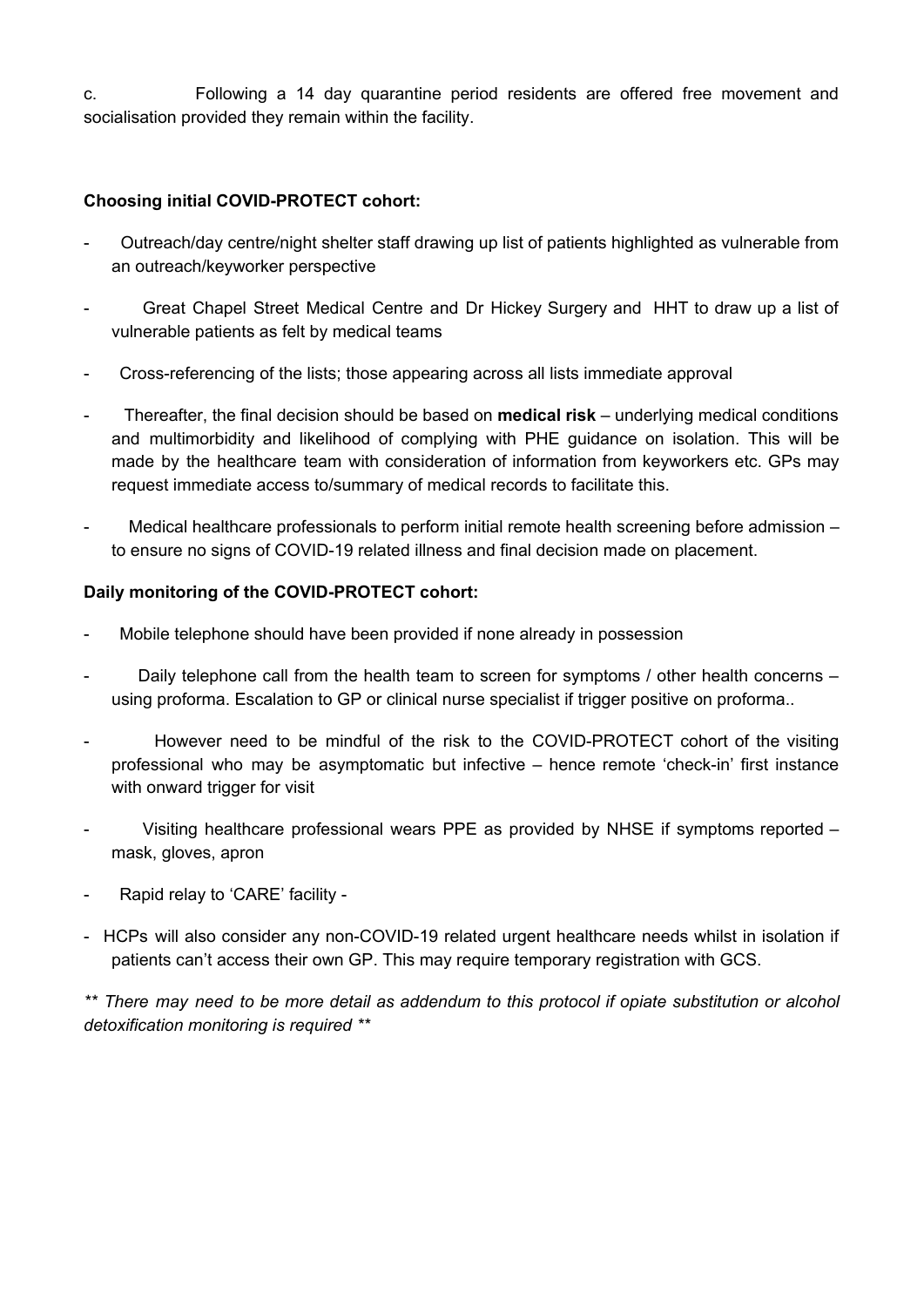## **(2) Interim COVID-CARE facility:**

- Self-contained apartments / Hotel
- Condition of entry re public health guidance they are being put into ISOLATION for seven days and this means we recommend that they stay within their room (if they leave the apartments, they will immediately be in close proximity to people – therefore governmental advice that they can leave for exercise, or to shops, is very difficult to apply)
- Provision of food by council/amenities such that should not need to leave for these
- Consider liaising with local hospital (SMH) inform A+E at SMH re facility

#### **Choosing initial COVID-CARE cohort:**

- Outreach/day centre/night shelter staff drawing up list of patients highlighted as **symptomatic** (new continuous cough **OR** fever - other viral symptoms such as SOB/malaise to be discussed with health care professional)
- Great Chapel Street Medical Centre and Dr Hickey Surgery and HHT to draw up a list of symptomatic patients
- Cross-referencing of the lists; those appearing across all lists immediate approval
- Thereafter, if numbers exceed spaces available, the final decision should be based on **medical risk** – underlying medical conditions and multimorbidity and likelihood of complying with PHE guidance on isolation. This will be made by the healthcare team, with consideration of information from keyworkers etc. GPs may request immediate access to/summary of medical records to facilitate this.
- **- Medical care:**
	- o Initial baseline observations on admission oxygen sats, BP, temperature
	- $\circ$  Daily review by healthcare professional initial telephone contact to ascertain whether face-to-face review is needed. Some patients may need more regular health input if concerns re deteriorating health (or other reasons eg monitoring / treatment of alcohol withdrawal if appropriate)
		- $\triangleright$  Pulse oximeter to be provided in each room for patients to self-check during phone assessment - If ANY concerns re self reported symptoms – healthcare professional to visit and assess
	- o PPE by visiting healthcare professional to be worn at ALL times
	- o Clear guidance on transfer to hospital using the WHO guidance\*

*\*\* There may need to be more detail as addendum to this protocol if opiate substitution or alcohol detoxification monitoring is required \*\**